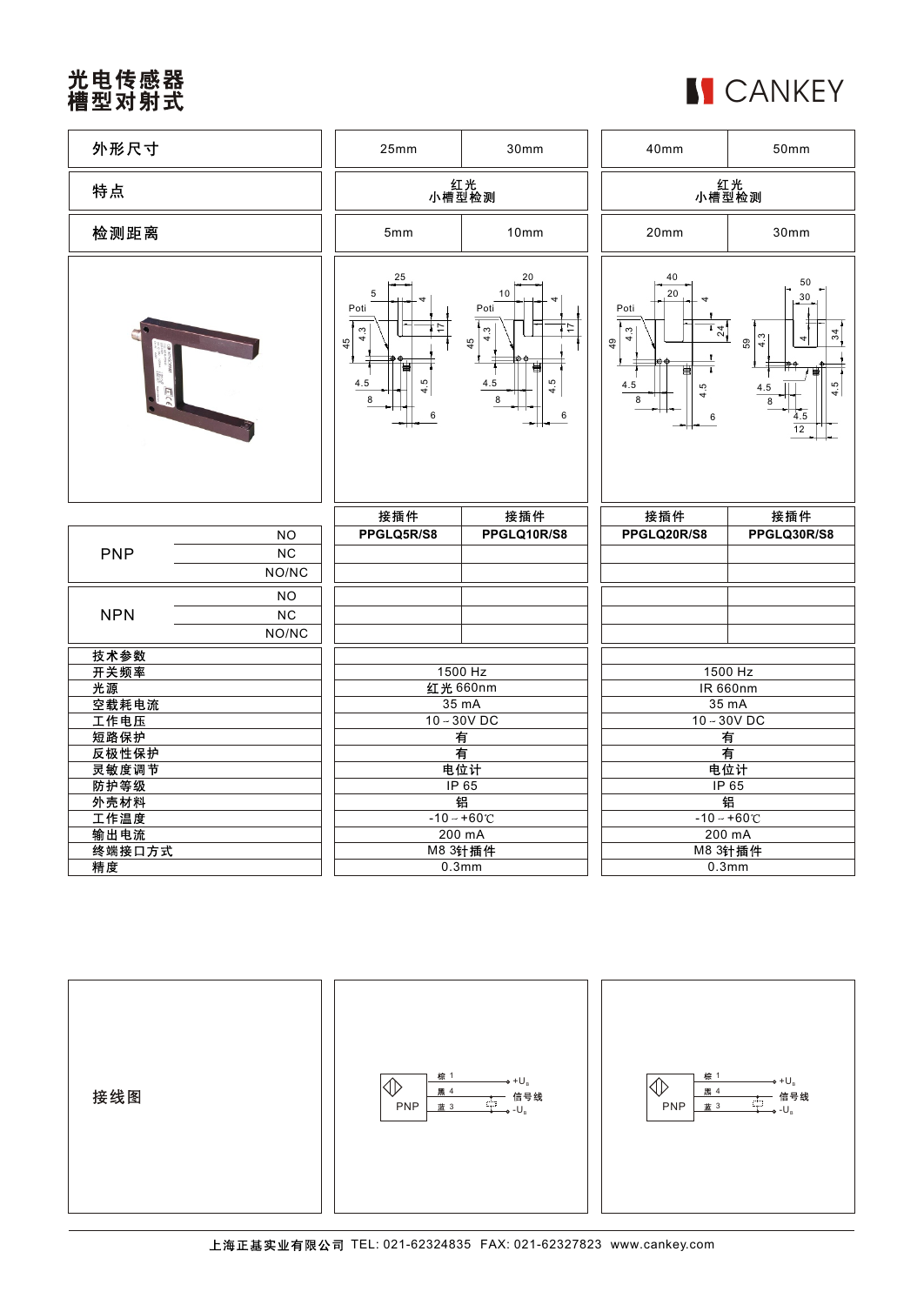## 光电传感器<br>槽型对射式